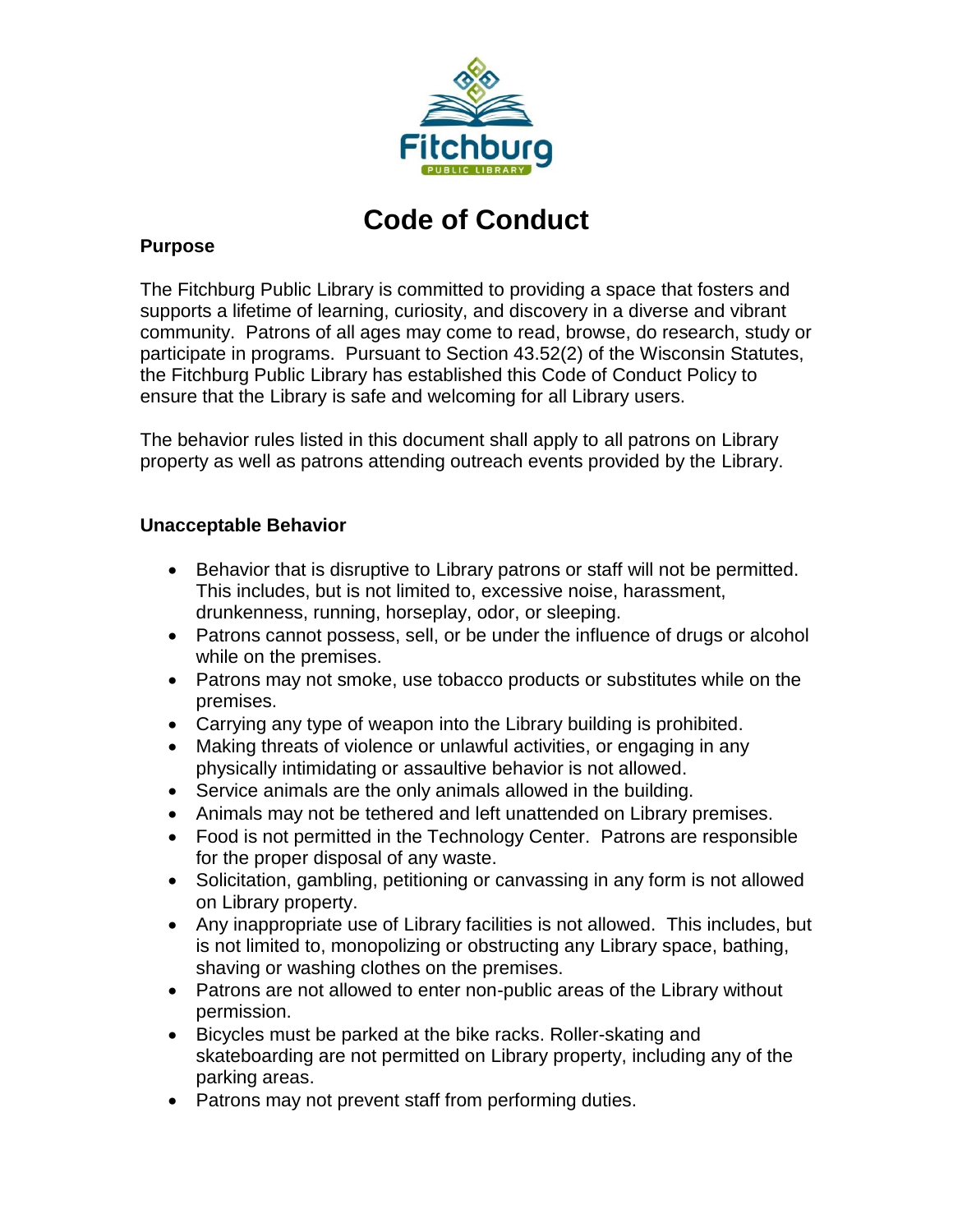- Patrons are expected to be fully clothed, including footwear.
- Patrons may not engage in any sexual contact, activities or conduct.
- Patrons may not take photographs or videos of Library users without their permission.
- • [Theft of Library](http://www.fitchburgwi.gov/DocumentCenter/Home/View/1154) materials is unlawful. Please see Theft of Library [Materials Policy](http://www.fitchburgwi.gov/DocumentCenter/Home/View/1154)
- Inappropriate use of computers and the internet is unacceptable. Please see [Computer and Internet Use Policy](http://www.fitchburgwi.gov/DocumentCenter/Home/View/1145)

#### **Room Designation (Teen and Children's rooms)**

The Fitchburg Public Library Board of Trustees feels strongly that the Library should provide dedicated spaces for children and teen patrons. For the safety and comfort of youth patrons the Library Board of Trustees has enacted the following polices and guidelines.

- The Children's area is for children birth-12 years old, and their parents or caregivers. Adults are permitted in the Children's area when accompanied by a child or while selecting materials.
- The Teen area is specifically reserved for kids ages 13-18. Adults are permitted in the area when they are accompanied by a teen or while selecting materials.
- The Family Computing Center is for parents and caregivers with children aged 7 years or younger. It is available on a first-come, first-served basis.

#### **Unattended Child Policy**

Library employees cannot function as caregivers or babysitters. The Library is not equipped—and it is not the Library's role—to provide long or short-term childcare. The Library assumes neither responsibility nor liability for the actions, care, supervision or safety of minors.

- Any child aged 7 or younger must be directly supervised at all times by a responsible adult or caregiver at least 12 years old. This responsible individual must supervise, guide and control the behavior of their charge or charges at all times. Unattended children ages 7 or younger or any child requiring repeated intervention by Library staff may be asked to leave and Library staff may contact the caregivers, guardians or the police.
	- o When a child is unattended or under-attended/ignored and
		- $\blacksquare$  the behavior of the child is disruptive or inappropriate (or)
		- the child appears to be a danger to herself or himself or others (or)
		- $\blacksquare$  the child appears to be threatened by others (or)
		- $\blacksquare$  the child appears to be ill or upset (or)
		- the child has not been met by a parent or caregiver at closing

Library staff will attempt to contact the parent or guardian of the child. If the parent or guardian cannot be located, staff will contact